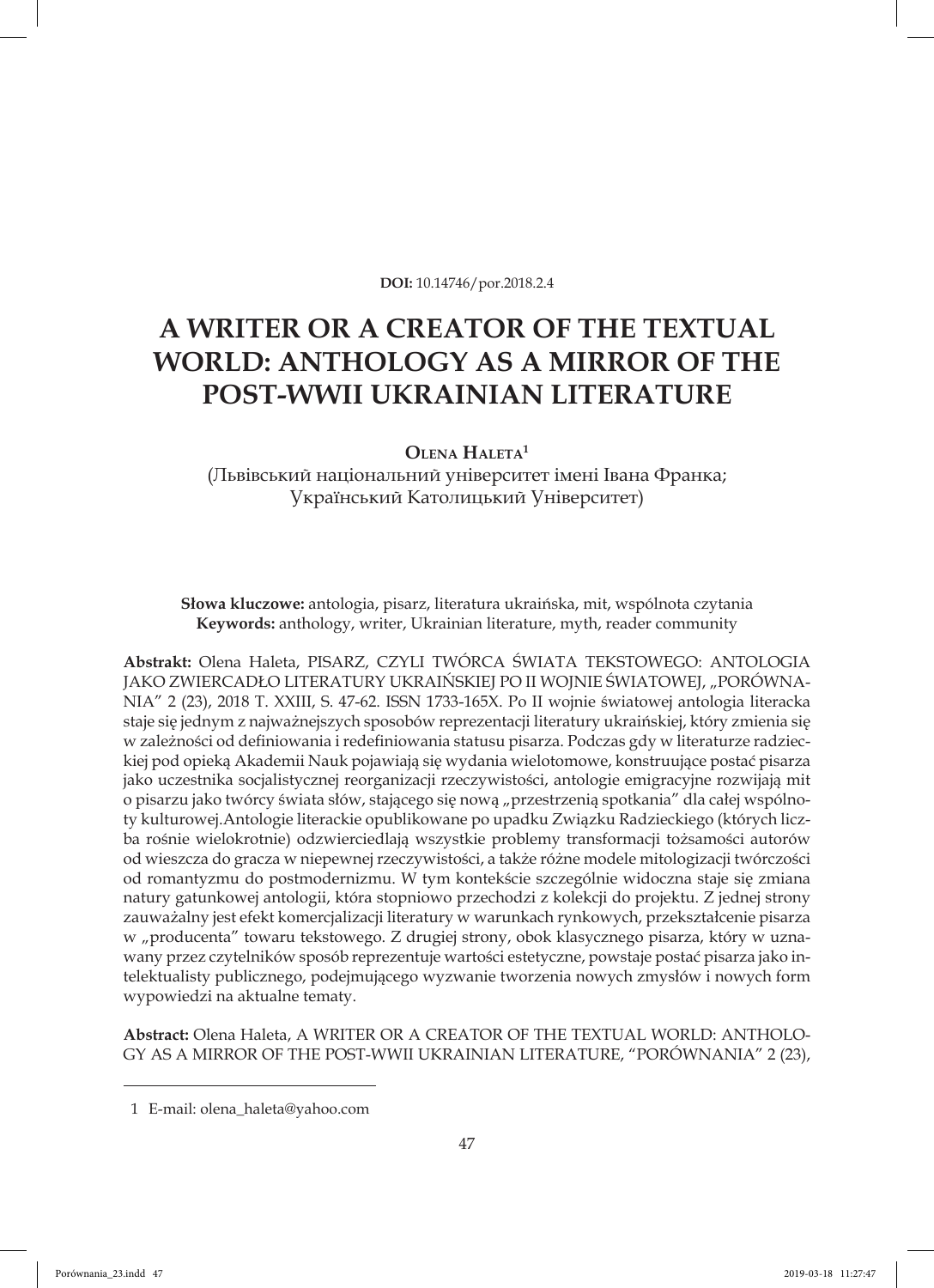## *Olena Haleta, A WRITER OR A CREATOR OF THE TEXTUAL WORLD…*

2018 VOL. XXIII, P. 47-62. ISSN 1733-165X. After the II World War, literary anthology has become one of the most important means of representing Ukrainian literature, and it has changed depending on the definition and redefinition of the writer's status. In the meantime, in the Soviet literature under the supervision of the Academy of Sciences, there appear multi-volume editions constructing the figure of the writer as a participant in the socialist reorganization of reality, emigration anthologies develop the myth of the writer as the creator of the textual world, becoming a new "common place" for the entire cultural community. Literary anthologies published after the collapse of the USSR (whose number has grown manyfold) reflect all the problems of transforming the identity of the author from the prophet to the player in an uncertain reality, as well as various models of mythologizing creativity from romanticism to postmodernism. In this context, the change in the genre of anthology becomes especially noticeable; it gradually moves from the collection to the project. On the one hand, commercialization of literature in market conditions and the transformation of the writer into a "producer" of textual goods are visible. On the other hand, next to the classic writer who, in a manner recognized by readers, represents aesthetic values, there emerges the figure of a writer as a public intellectual who undertakes the challenge of creating new meanings and new forms of expression on current issues.

Since the 19th century, anthologies have played an important role in the history of Ukrainian literature and in the general process of the formation of the national cultural community. All while the national literary tradition and canon were being established, Ukrainian literature was deprived of powerful culture-creative mechanisms, in particular the national system of education and periodicals as an essential prerequisite for the development of literary criticism. In the Ukrainian tradition, however, the anthology as an "important niche of the literary sphere" (Pavlyshyn 84) differs in its structure and functions from the textbook or chrestomathy. If this latter is a part of a canon-oriented curriculum, then the anthology serves as a means of rapid reaction to cultural and literary changes, and is not limited by educational needs. While textbooks and readers work on the principle of repetition for the approval of canonical lists of names and works, anthologies present the actual literature in accordance with the understanding of the status and role of the writer. Such representations are implicitly manifested in different compilation strategies reflecting the "author's myths" in various reader communities. Not only classical collections but also those less noticeable at the time of its release often become signals of changes in the collective imagination and cultural formations.

**Anthology as a genre: constructing cultural identity.** Anthologies remained aside the strong interests of literary theorists for a long time both in Ukraine and abroad. Several researchers addressed this topic no sooner than the 1990s, although first attempts to consider collective editions as a special kind of creativity appeared in writings by the formalists. In 1928 Viktor Shklovsky wrote: "now a journal can exist only as a specific literary form. It should repose not only on the captivation of individual parts, but on the captivation of their connection as well" (Shklovsky 114, 116). In turn, Yury Tynyanov qualified journals as literary phenomena (Tynyanov 1977a, 147) stressing that "journals and almanacs existed in the past, but only now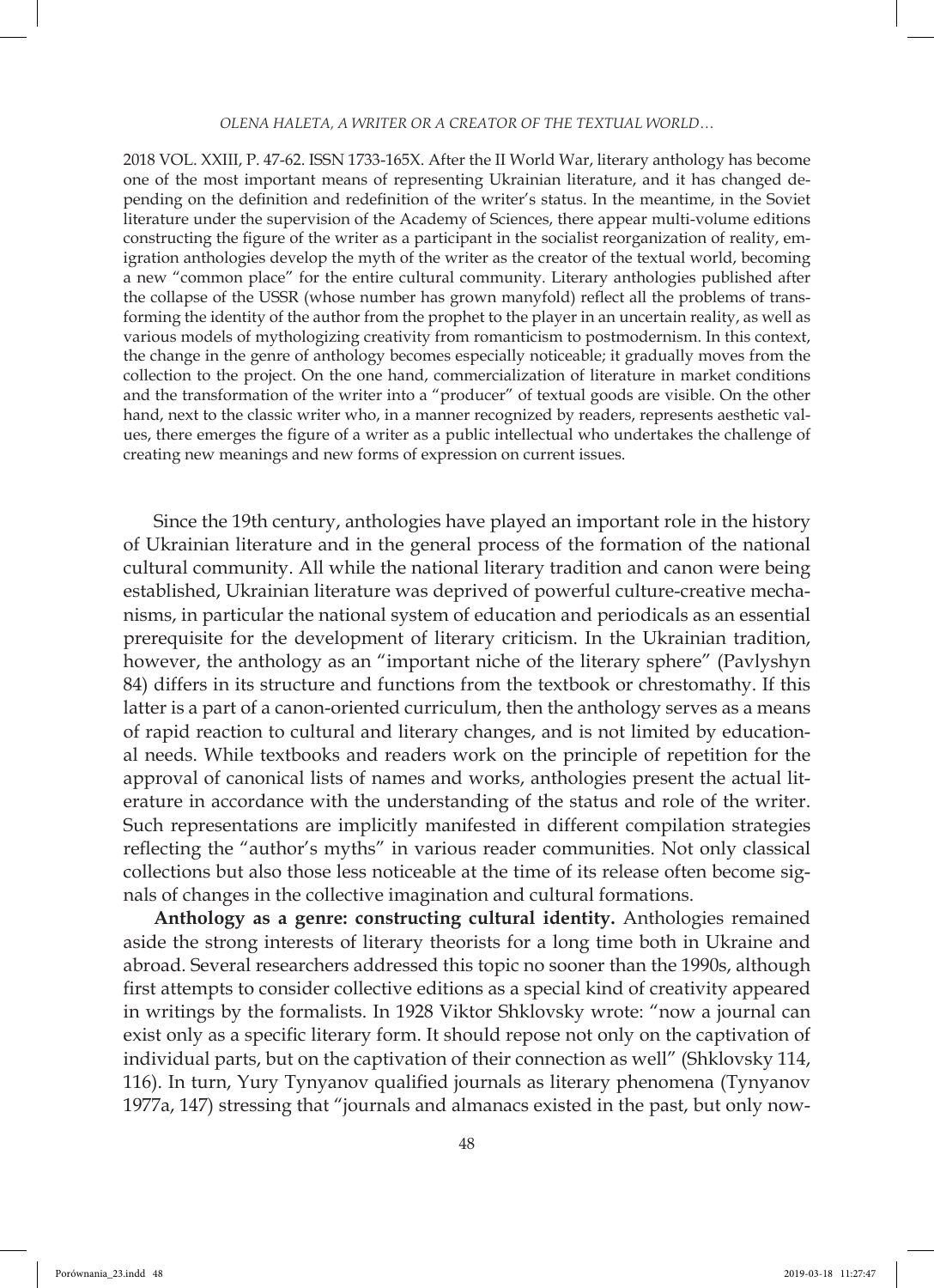adays they are perceived as peculiar "literary works", "literary facts"" (Tynyanov 1977b, 257).

To analyse "secondary" cultural phenomena Claude Lévi-Strauss proposed the term "bricolage", indicating that elements previously included in other integrities change their function in the newly created whole (Lévi-Strauss 16-22). According to Gerard Genette, terminologically an anthology should be considered as solid "literature in the second degree" whose fragments are not only marked by an individual authorship, but are also linked by contextual (the order of text fragments in an anthology), architextual (intra-genre), metatextual (expressed through prefaces, postfaces, biographic sketches, interpretations and self-interpretations) connections (see Genette). Based on the metonymic principle, such a fragmentary text refers a reader to a certain whole featured by the literature of its part.

On the other hand, nowadays the concept of a collection becomes the most effective theoretical tool used to analyse literary anthologies. It has a long history dating back to the works of the 19th century authors (Honore de Balzac (Sánchez, 177), Johann Wolfgang von Goethe (Sánchez, 257; Iampolski, 90-91; see also Goethe; Schellenberg)). Subsequently, the concept had been developed and established by Walter Benjamin (see Benjamin), Jean Baudrillard (Baudrillard, 85-106), Werner Muensterbergers (see Muensterbergers), Krzysztof Pomian (see Pomian 1996a, 1996b), Susan Stewart (see Stewart), Susan Pearce (see Pearce), Boris Groys (see Groys, 1997a, 1997b), Paul van der Grijp (see Grijp), John Elsner and Roger Cardinal (see Elsner and Cardinal), and Yvette Sánchez (see Sánchez) until it turned into one of the key cultural concepts in James Clifford's works (Clifford, 203-271). Each collection falls in line with a certain plot and envisages the perception, i.e. the ability to comprehend and evaluate, classify and contextualize. Factuality is obvious, though it is not the only one and hardly the formal feature of such collections. Their value depends not only on the completeness but on the way this or that phenomenon is represented, their potential to respond to new inquiries of the receptive community and the persuasiveness in creating new and complex narratives about its own cultural identity.

Aleida Assmann was the first who applied the idea of collecting to literature. She considered the shift from a text to a collection as a sign indicating the transition from structuralism to literary anthropology (Assmann, Gomille, Rippl 7-20). Finally, researchers such as Helga Essmann (see Essmann), William Germano (see Germano), Barbara Korte (see Korte), Jeffrey R. Di Leo (see Di Leo), Anne Ferry (see Ferry), Barbara Benedict (see Benedict) and Anders Olsson (see Olsson) focus their attention on the anthologies as a kind of a collection which not only reflects but sorts literature and serves as a means of both a compiler's creative expression and a creation of a collective cultural identity. Anthology as a literary form opens new perspectives for research and formulates new inquiries; it not only reflects the past but forms the ways of interpreting the present and vision of the future. The German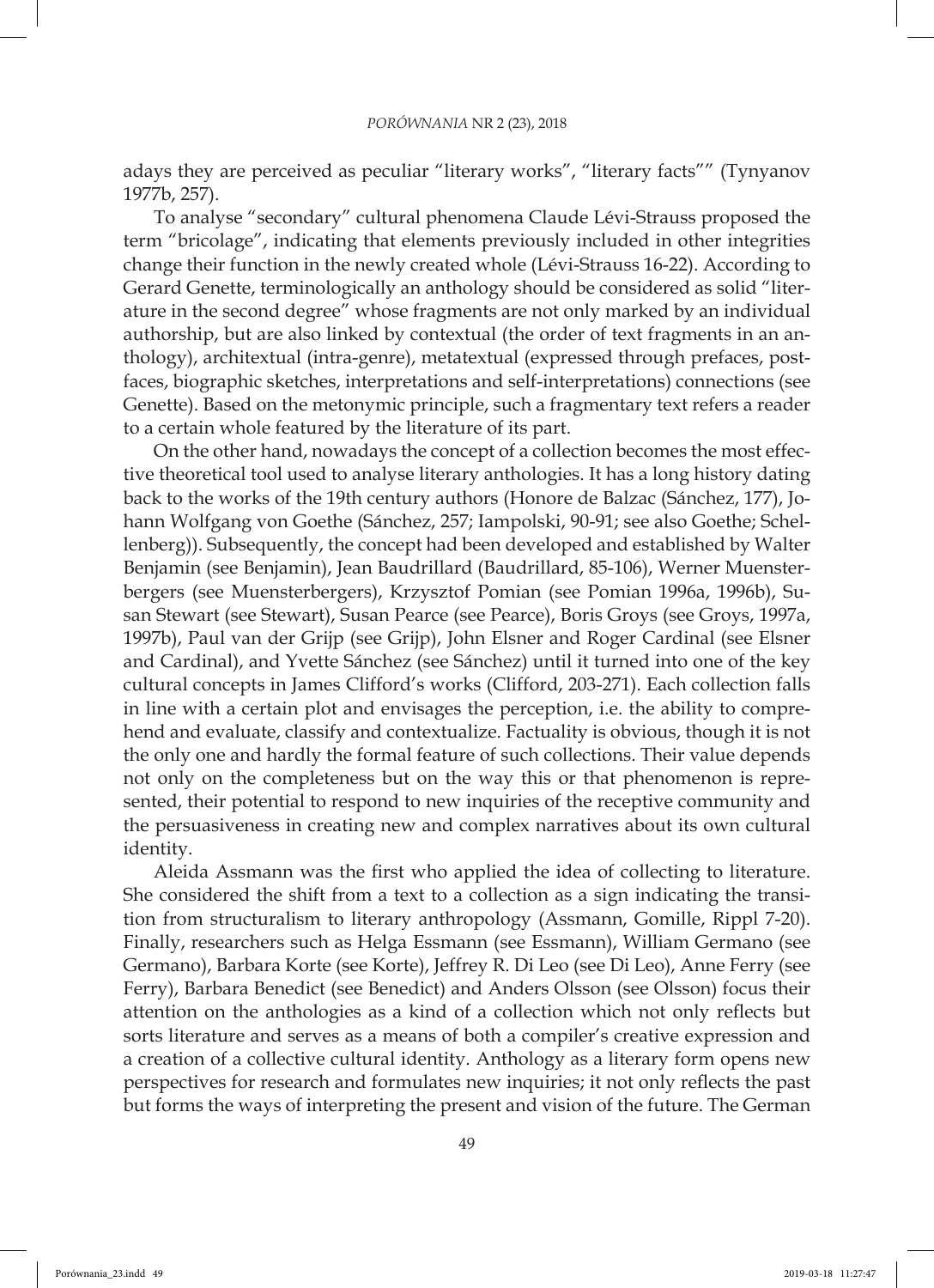researcher, Henrike Schmidt, calls the anthology a performative and intertextual genre that provides self-understanding of literature; in other words, a genre that tells and explains readers what literature is in general and what the uniqueness of each national literature is in particular (see Schmidt). An anthology becomes a literary project which involves restructuring of the initial material and a certain policy in its processing. The policy is expressed through a specific hierarchy of values, selection, definition of the field and rules of the game itself, as well as rules for its valuation (see Haleta 59-118).

**Ukrainian modern tradition: from the integrity of literature to the diversity of authors.** If the classical approach considers an anthology as a mechanism for establishing a literary canon, that is, the selection and hierarchisation of available authors and works, the broader understanding of the genre as a mechanism for generating images of literature allows us to suggests that anthologies also define the reader's ideas about the borders of literature and the nature/status of the authorship itself. By using the first Ukrainian anthologies as an example, it is possible to observe interesting attempts to reconcile the idea of the integrity of literature and the idea of the uniqueness of a writer, and in general to determine the role of individual authors in the formation of literature. In the first proto-anthological publication of the new Ukrainian literature, "Lastovka: Works in Little Russian Language" (1841) edited by Yevhen Hrebinka (see Hrebinka) the collective and author's works are not separated. Along with multi-genre authored texts here are "some Little Russian folk songs, proverbs, sayings, poems and fairy tales".

In the first anthology of modern Ukrainian literature entitled "Rus' Antology" (1881) there are no authored selections (see *Antolohia ruska*). The poems by the same author are scattered over the publication, the author's name is given only below but not before the corresponding texts. Accordingly, the works are presented achronologically according to the compiler's design (furthermore, the compiler's name is not specified in the publication). Only on the content page works are grouped per the authors names, the list of which is given in the alphabetical order (in the list we can see that Shevchenko's works are placed on the 1st, 16th, 36th, 49th, 56th, 66th, 99th, 110th, 133rd, 157th and 167th pages).

Both publications are ruled by the idea of representing a certain whole, i.e. national literature, differenciated from other national literatures. Changes in the structure of sequent anthologies appearing at the turn of the 19th and 20th centuries, such as "Age" (see Domanytskyi, Yefremov) and "Ukrainian Muse" (see Kovalenko), and the emergence of authored collections indicate an importance of individual creativity. The number of writers represented in each publication gradually increased. But the newest collections such as "Chords" by Ivan Franko (1903) asserted a new generations and artistic styles (see Franko) separated from classical tradition. Despite the fact that such striking structural changes are not practically registered in subsequent publications, they offer several different models determining the status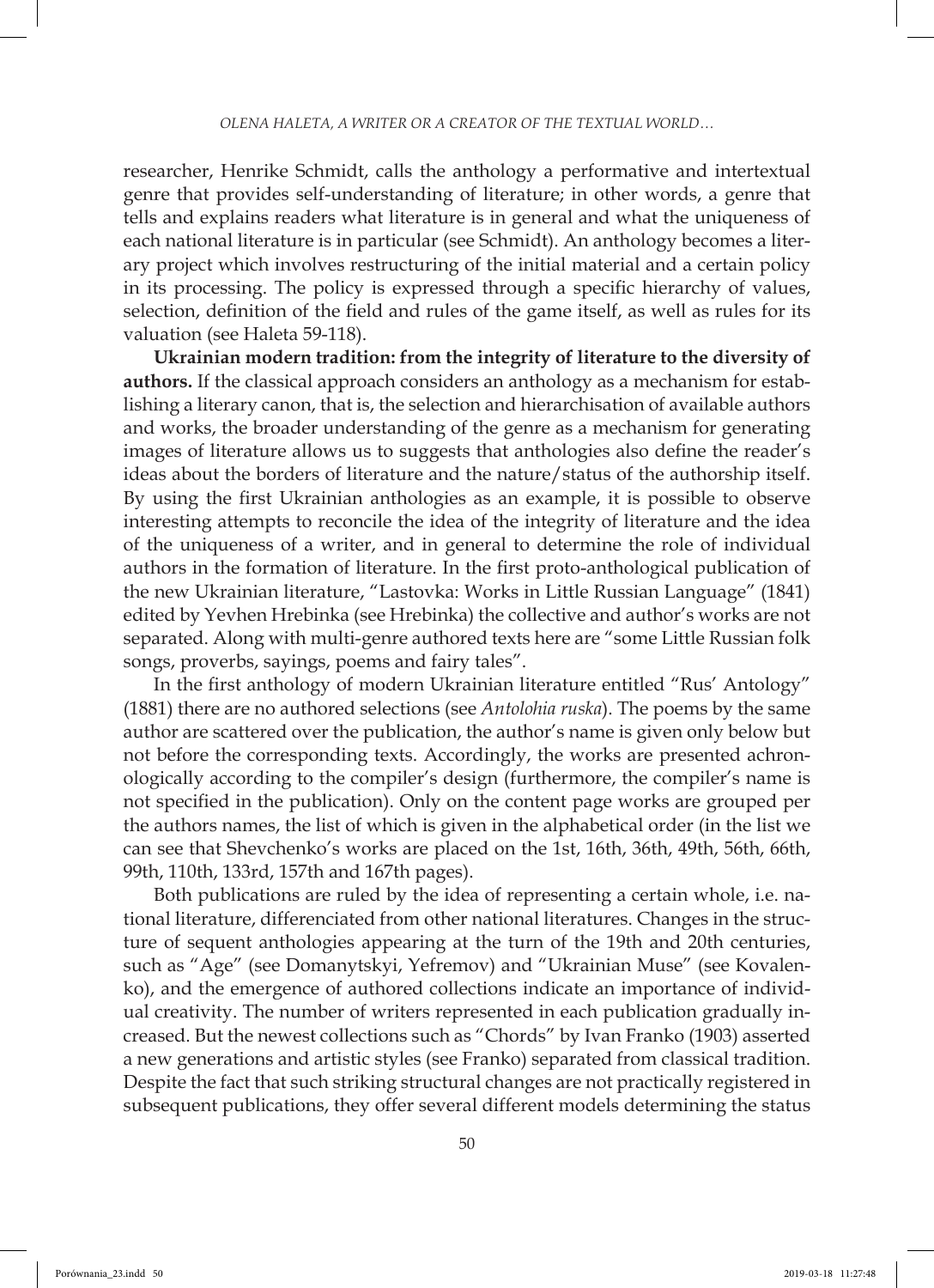and role of a writer in literary cultures formed under various circumstances during the 20th -21st centuries.

The first half of the 20th century in Ukrainian literature is marked by the desire to represent the tradition and form the canon, emphasizing the continuity of literature over time and unity in space (it revolves around the Ukrainian-language legacy within several states). The WWII and its consequences (change of state borders, post-war emigration and the formation of the diaspora), subsequent political processes and intellectual proposals substantially altered modes of the genre existence. Numerous publications appearing during several decades indicate the changes which occured in the literary myth, i.e. conscious and subconscious representations about a writer and his relationship to the text, literature and reader.

**Soviet institutionalization: author as a character.** In practice, the first Soviet anthologies of Ukrainian literature appeared after the WWII. The anthological projects of the early 1930s published in Kyiv and Kharkiv can hardly be recognized as Soviet (in the ideological sense): the compilers of these publications still cherished the idea of the unity of national literature (see Yakubskyi; Atamaniuk, Pluzhnyk, Yakubovskyi) but they perished during the time of repressions in the mid-1930s. In the late 1930s, it began the centralized preparation of ideologically verified textbooks and chrestomathies by the Institute of Literature (a subdivision of the Academy of Sciences of the Ukrainian SSR). The above projects were completed after the WWII. The next step was the preparation of academic anthologies – first of all the Ukrainian Soviet one (see Adelheim), and then the pre-Soviet (pre-October) literature (see Rylskyi and Nahnybida). Polish scholars, Wojciech Tomasik and Jerzy Smulski, even argue that collective publications, like anthologies and almanacs, "became the most common representation of socialist realism" not least because of the "collective nature of the publications, intrinsic to the Stalinist culture" (Łapiński, Tomasik, 14).

Anthologies of the 1950s were published at central state publishing houses; their content was strictly supervised by editorial boards. It so happened that prefaces were written not by editors but by people responsible for ideological and literary features of a common project. For example, the 3rd and 4th volumes of "Anthology of Ukrainian Poetry" (1958) edited by Mykola Nahnybida start with the preface by Leonid Novychenko. It is worth to note that the authors whose works are included in the publication are often criticized. And this is not a single case, but a cross-cutting strategy. First of all, the author of the preface points to the exemplarity of Russian literature which was the first "to embody the historical turning point in the life of mankind signalled by the Great October Socialist Revolution" (Rylskyi, Nahnybida, v. 3, 9). All other literatures are assigned the role of imitators, disciples and apprentices.

With several exceptions, the author of a preface highlights not only to the visible or imagined achievements (from the socialist realism perspective) of poets, but also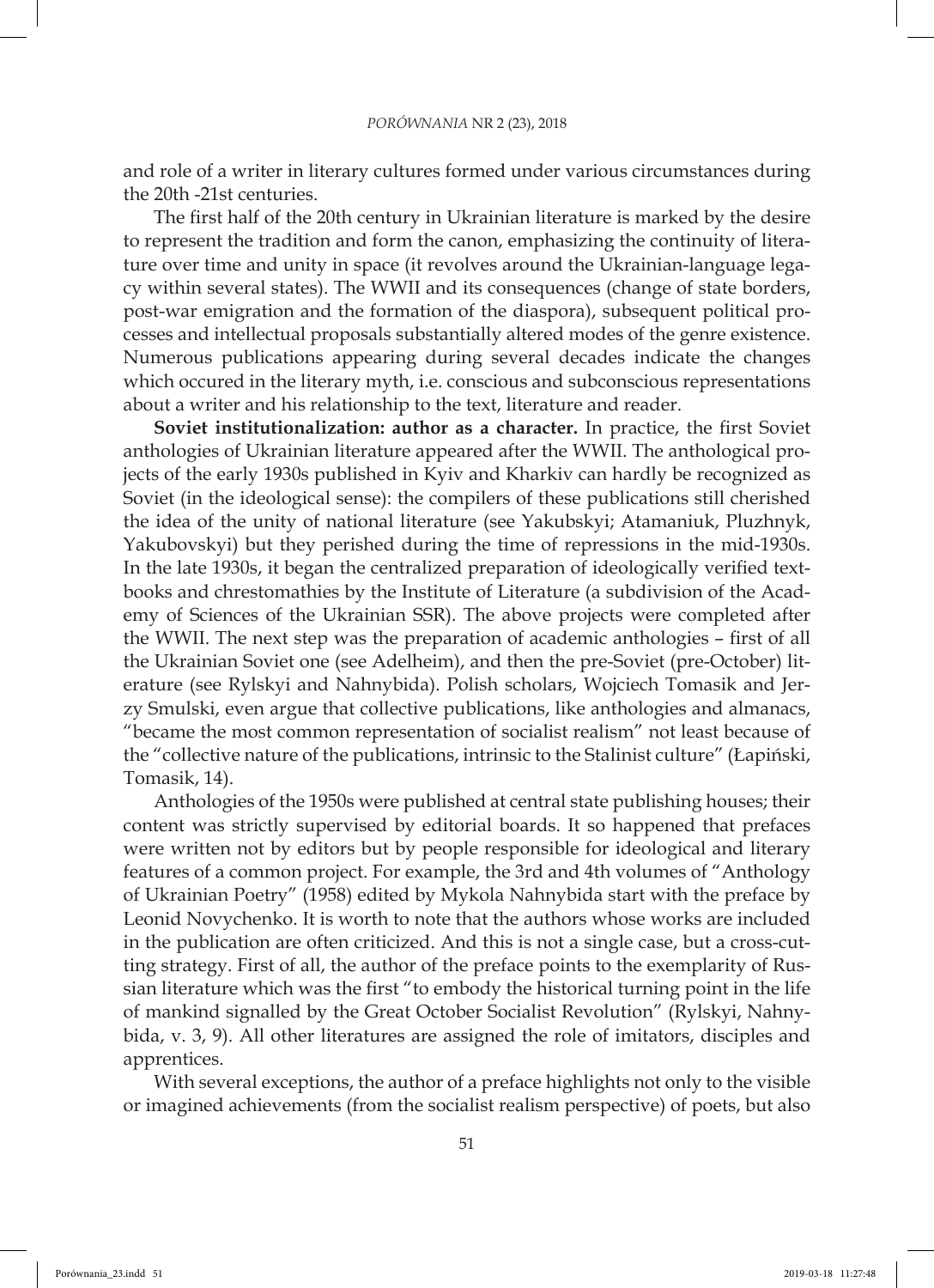rebukes them for their drawbacks, naturally, ideological ones as well. Volodymyr Sosiura, Yurii Yanovskyi, Yevhen Pluzhnyk, Mykhail Semenko, Geo Shkurupii, Valerian Polischuk, even the academician of the Academy of Sciences of the Ukrainian SSR Maxym Rylskyi, who was entrusted to edit the first two volumes of the above publication and to write its preface, were not kept away from criticism. Novychenko bespatters all of them with stylistic quests, deviations, experiments, although at the end he mentions the ideological conversion. The value of poetry is thus measured per the ideological scale, the instance of the authorities stands outside the literary limits, and no one can feel sufficiently certain about his place in the approved canon. It would seem that academic anthologies with their powerful mechanism of canonization is not the place for critical accusations against contemporary poets. However, such strategy of marking key figures as "not fairly good" singers of the Soviet reality and reminding their former drawbacks makes them dependent on the autocratic centre, leaving room for the exclusively ideal writer, "the writer Stalin" in Mikhail Weiskopf's wording (see Weiskopf). All the rest are only characters of the total archive stuff, whose biographies are built per recognizable models. Actually, each poetic collection is preceded with a short biography created according to the recognizable model. In particular, it emphasizes the worker's or peasant's origins of an author and his revolutionary activity. Besides published works, the membership in the Communist Party and involvement in the process of "communism construction" are mentioned. The post-Stalin era rehabilitation is censored; for those who were shot dead during the 1930s repression it is indicated that the author died in 1937. It can be said that all biographical profiles are written according to one scenario. In every event, they tell the Soviet versions of becoming a "new man". The number of represented authors increases from volume to volume (34 – 38 – 42 – 59) whilst the personal collections of works decrease to 2-3 poems. Consequently, the Soviet modernity appears rather in characters than in personalities since their typified biographies turn into a numerously repeated story of a "Soviet man". The anthologies themselves canonize not so much authors as the method of socialist realism itself subordinated to the ideological project of educating a new communist era man personality (see more detailed in Haleta 207-228).

**Anti-Soviet alternative: author as a victim and a hero.** Publications created by the post-war emigrants appeared synchronically to the Soviet anthologies. They were aimed to somehow represent the alternative version of the Ukrainian literary tradition and the then-time. The recently repressed, destroyed and silenced past becomes a place of competition. Appealing to the genre of canonical nature such anthologies use the "power of the list" seeking to create the complete list of victims of the Soviet regime, as it is seen in the "Broken Strings: Anthology of Poetry of the Fallen, Shot, Tortured and Exiled in 1920-1945" published in 1955 (see Kravtsiv). The martyrology-themed publications turned into specific gestures-accusations, focusing cultural imagination on a violent death as a biographical anchor of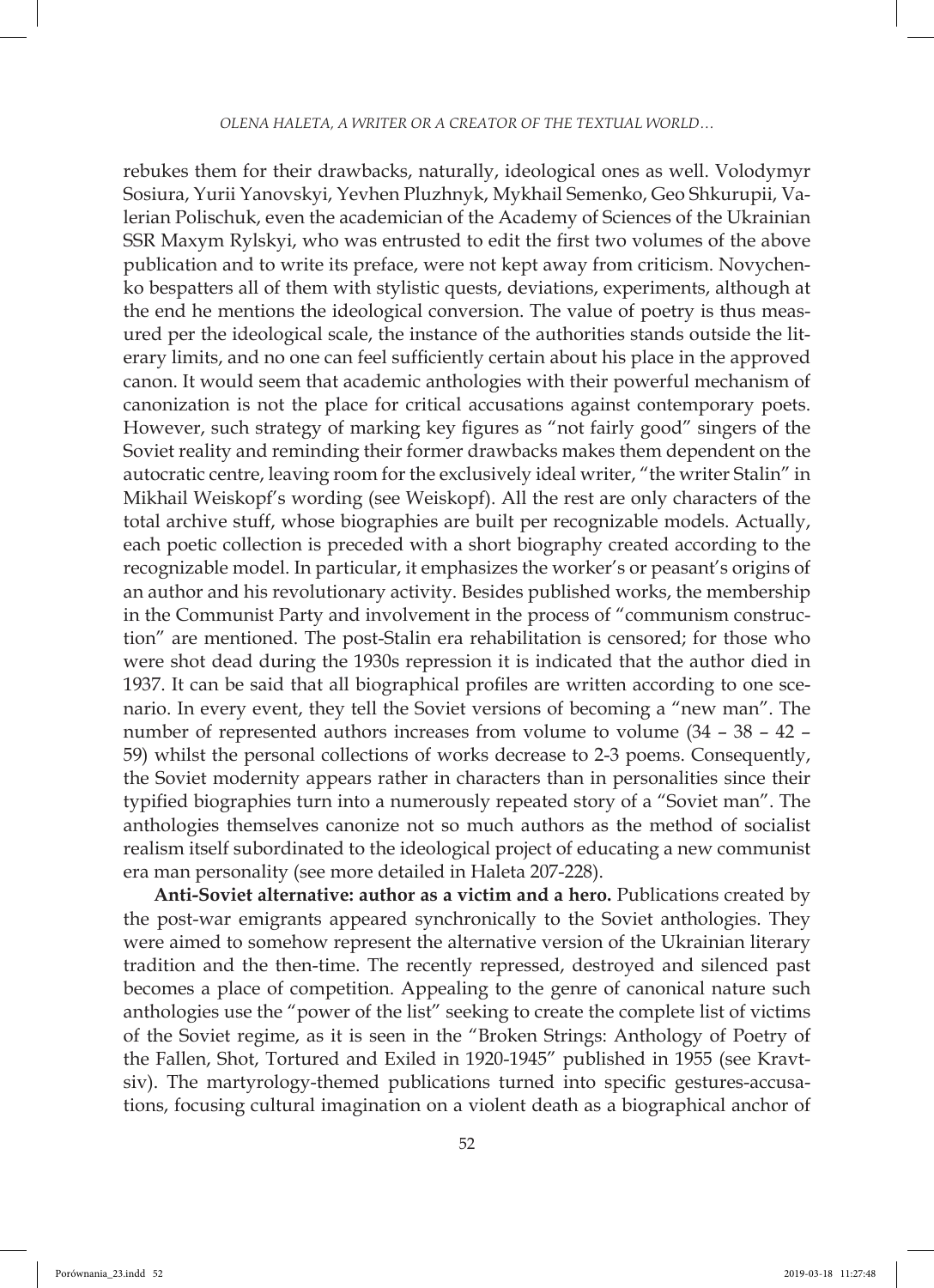authors belonging to the previous generation. From the compiler's and the entire reader community's perspective they perform the function of a memory-debt, i.e. they bring back the traumatic past, which at the same time appears to be the period of the highest literary development and greatest loss. The aesthetic principle yields to the ethical one: authors-victims receive their voice while scarifying their life. Emphasizing the irreplaceable loss, such publications also represent the lost future – not only the repressed literature but also the one that could potentially develop under more favourable conditions. Anthologies recalling forced literary loss are still being published. The most typical example is "Crucified Muse: Anthology of the Ukrainian Poets Who Died a Violent Death" published by Yuri Vynnychuk in 2011 (see Vynnychuk), where some authors are represented only with biographical silhouettes based on fragmented evidence since no literary works were preserved.

Finally, a crime evidenced by martyrology-themed anthologies is primarily a crime against the whole literature. For the first time, this idea was clearly articulated in the publication "Executed Renaissance: Anthology from 1917 to 1933: Poetry – Prose – Drama – Essay" published by Yuri Lavrinenko in 1959 (see Lavrinenko). Inspired by Jerzy Giedroyc's idea, Lavrinenko reduced the number of authors as compared to the previous projects. Instead, he included in his collection the works of writers who had managed to survive repressions. However, the ideological pressure significantly influenced them and this led to the loss of poetic individuality. In Lavrinenko's anthology, the national literature becomes a victim and authors are selected based on their contribution into the creation of its new quality, i.e. Neo-Baroque, or "clarinetism". Despite lengthy biographical silhouettes, authors are portrayed not only as biographies, but also as cultural figures who, regardless of the circumstances, create a new literary quality. Unlike broken lives, the broken tradition can be picked up and developed. For this very reason, "Executed Renaissance" anthology offers a life-affirming programme along with the information on the tragedy. According to the editor, the above programme rests on the legacy by Ukrainian writers of the 1920's and 1930's. Therefore, the responsibility to ensure that their sacrifice, not tragic, but heroic one, was not useless falls on the readership.

**Right to language: author as a demiurge.** Such a situation was later repeated in post-Soviet Ukraine; however, it is marked with an internal contradiction: a responsibility imposes some restrictions, while literature, especially modern, develops through overcoming such restrictions. The cultural heritage claimed by the post-traumatic generation is the language itself – the only area within which an identity is built up in an ectogenic (emigration) or alienated (totalitarian) space. The two-volume book "Coordinates: Anthology of Ukrainian Poetry in the West" edited by Bohdan Boychuk and Bohdan Rubchak (1969) included the works of 68 authors and became a deliberate attempt to create a new cultural space open to searches and experiments (see Boychuk and Rubchak). The new cultural community did not consider itself to be a community of exiles any longer, rather the generation of indi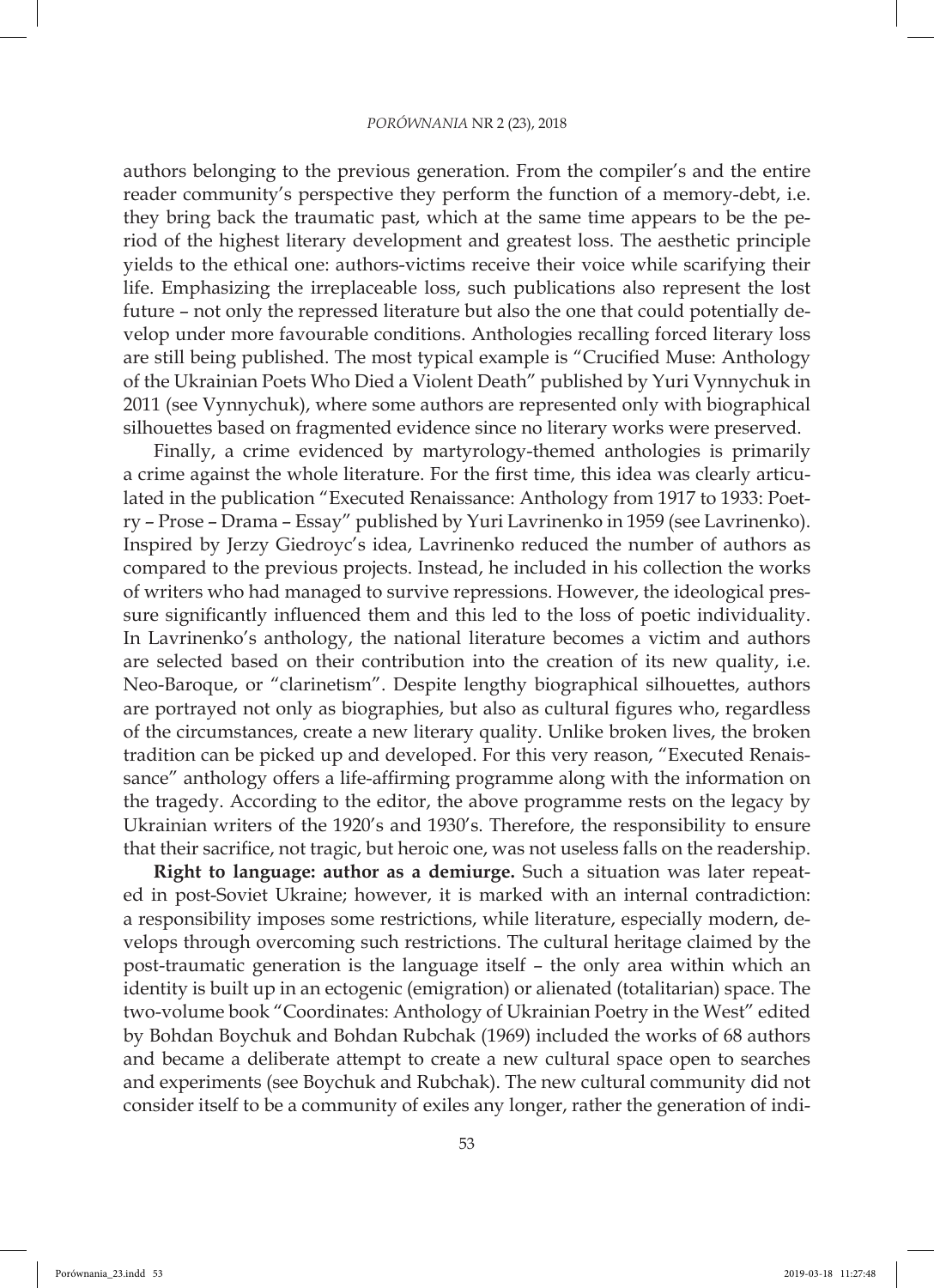vidualists-travelers for whom the relocation became a way of existence and a condition enabling their creativity. They cognise their creativity as self-sufficient and self-worth as re-focused from the past on the modernity, namely, on the poetics of modernism.

Even in a more pronounced manner the above policy was manifested in the anthology "Beyond the Tradition" edited by Bohdan Boychuk (1998). Not the adherence to the tradition Boychuk considers as the driving mechanism of literature but the ability to self-uptake the effects of a new environment and to embody them in the individual creativity. He recognizes the language as the only framework uniting men of literature with their predecessors, not the subject, and, especially, not the ideological content of literature. It is worth to note that the editor does not speak about the aesthetic perfection of works, but about their otherness as a criterion to be selected for an anthology. This way he once again justifies the relevance of the modernist trend in Ukrainian literature even at the end of the 20th century (see Boychuk).

In the same year, another publication appeared, i.e. "Return of Demiurges" or, more precisely, "Concise Ukrainian Encyclopaedia of Modern Literature" with a chrestomathic addendum edited by Volodymyr Yeshkilev and Yuri Andrukhovych. Its authors declared the intention to sum up the 20th century Ukrainian modernism legacy (see Yeshkilev, Andrukhovych). Chronologically, the publication contains works written and read by contemporaries, that is, mostly during the last quarter of the century. However, by its name and methodological principle (at least in the form that Volodymyr Yeshkilev presented and consistently applied) it rather rounds up the epoch of modernism than offers a postmodern perspective. The construction of hierarchies, citation of Verlaine and references to Nietzsche with his cult of will and superman, rejection of the past and refocusing to the present, all this makes in-publication authors be self-proclaimed "demiurges". Aestheticism and voluntarism opposed postmodern irony, and demiurgic traits were manifested not only through the ability to create, but also through the ability to dominate and control. Even if the authors play a literary game, it is a single set, in which winners and losers are determined in advance. The reward in this game is the language itself, including the right to use it for personal needs, that is, to create individual artistic worlds.

**Game without rules: author as a player.** In the process of compiling anthologies Ukrainian postmodernism is manifested in a rather situational than programmatic manner. General socio-political conditions and the course of everyday life shaped a postmodern attitude perhaps more powerfully than the theoretical ideas borrowed from Western intellectuals. The destruction of ideological and aesthetic hierarchies, rapid depreciation of former values, fragmentarity of the new knowledge of the world and of oneself and unpredictability of not only their own future, but also their own past, questioned the objectivity of any selection and editing criteria.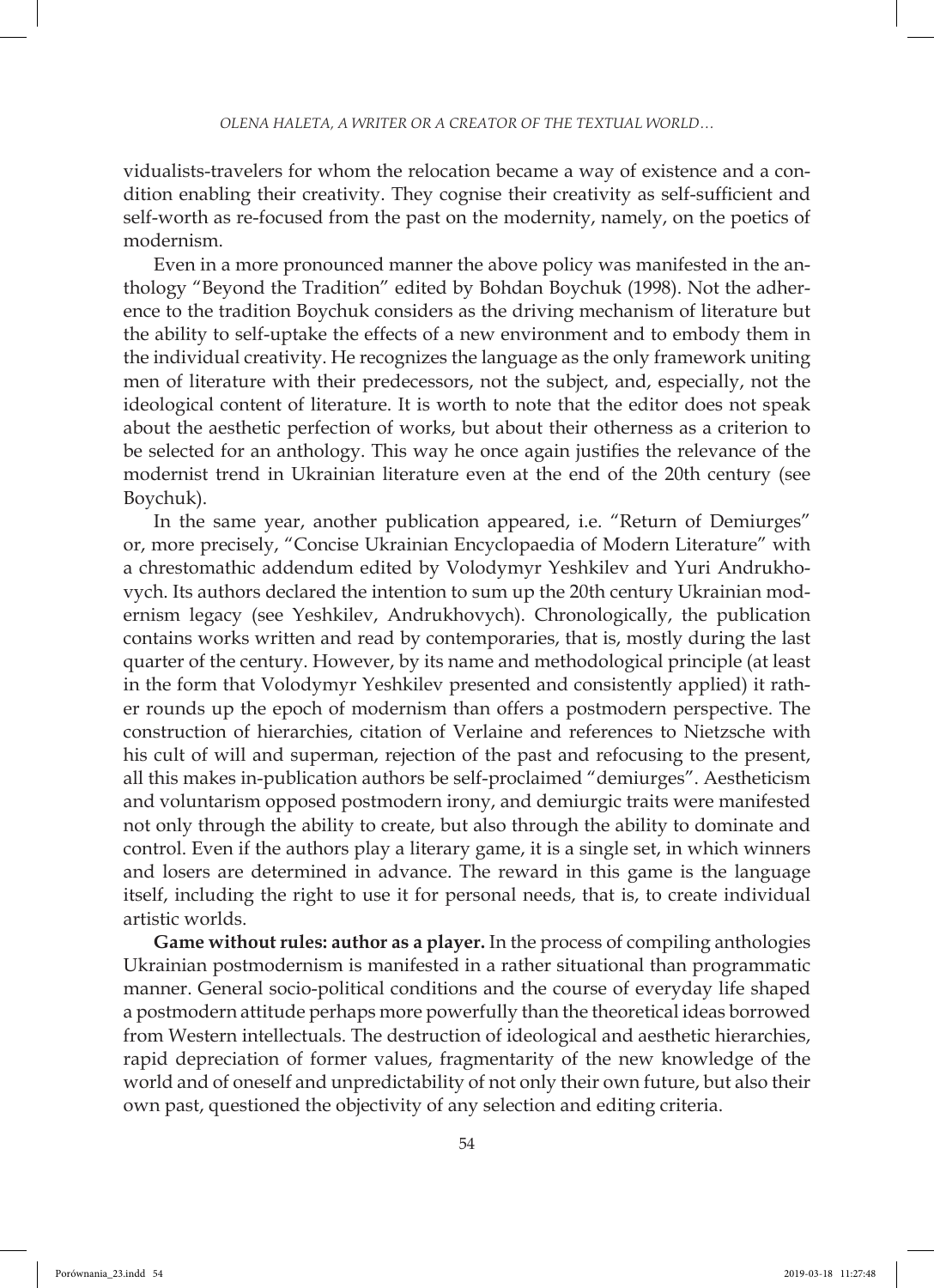A number of anthologies published in the 1990s present the as-is material without any value judgements. The work of an editor becomes the work of an archivist who intends to collect and save everything written during the time when it is impossible to predict what and when it will be needed in future. The editors are guided by a classical genre model which should hierarchize and canonize the selected material. Their inability to select they recognize as a shameful but inevitable disadvantage. In the preface to anthology "Young Wine" (1994) Serhii Rudenko asks the readers for an excuse for the incompleteness of the literature presentation and expresses his hope that a more comprehensive publication will appear over time (Rozumnyi and Rudenko, 6). In the preface to the anthology "Noun" (1997), Andrii Kokotyukha contemplates a barrage of accusations for his subjectivism and convinces that the editors tried to adhere to objective selection criteria, but the literary situation itself does not allow for their identification (Kokotiukha, Rozumnyi 6).

Literature, which for a long time resisted totalitarian restrictions, tries various content and formal experiments. A variable range of voices and practices testifies not so much to the results as open opportunities. The self-awareness of a new literary community starts through the negation. It is reflected even in the publication titles, for instance "Anthology of Alternative Ukrainian Poetry on the Change of Epochs: the 2nd half of the 80's and the beginning of the 90's" (see Donii, Pozayak) or "Bilingual Anthology of Young Ukrainian Poetry: Contra Meanings" (see Donii, Bondar) both published in 2001. Editors are aware of the incompleteness and often the unpredictability of the subject being represented, i.e. modern Ukrainian literature. Ivan Andrusiak, an editor of anthology "The Nineties: Poetic Anthology of a New Generation" (1994), calls it uneven and incomplete emphasizing that the issue presents what is happening at the moment but not what happened in the past (Andrusiak, 21). Similar projects are not retrospective; on the contrary, they are future-targeted, very close future that has begun just recently. Again, they do not try to reconstruct a specific community; they create it as an accidental and temporary one, rather a gaming community than a memory community.

Publications containing works selected per authors rather than specific pieces of writing should be mentioned individually: a compiler formulates any cross-cutting topic or determines a problem and invites the authors to ponder over it. By applying such collaborative efforts a literary phenomenon is created which did not exist until the moment of representation. Since it does not pretend to take its place in the canon but is determined by the context and a specific reader's request, the subject itself changes: now it does pertain to the presentation of national literature, historical periods or specific genres, but to such optional things as, for example, football (see Zhadan 2011, 2012) or dreams (see Malkovych 2010). Such literary games, however, are not reduced to fun: in an unexpected way (not through a search of the better one but the other one) they uncover contradictions of different cultural phenomena, in the above cases – mass literature and writing practice as well as the mimetic nature of literature.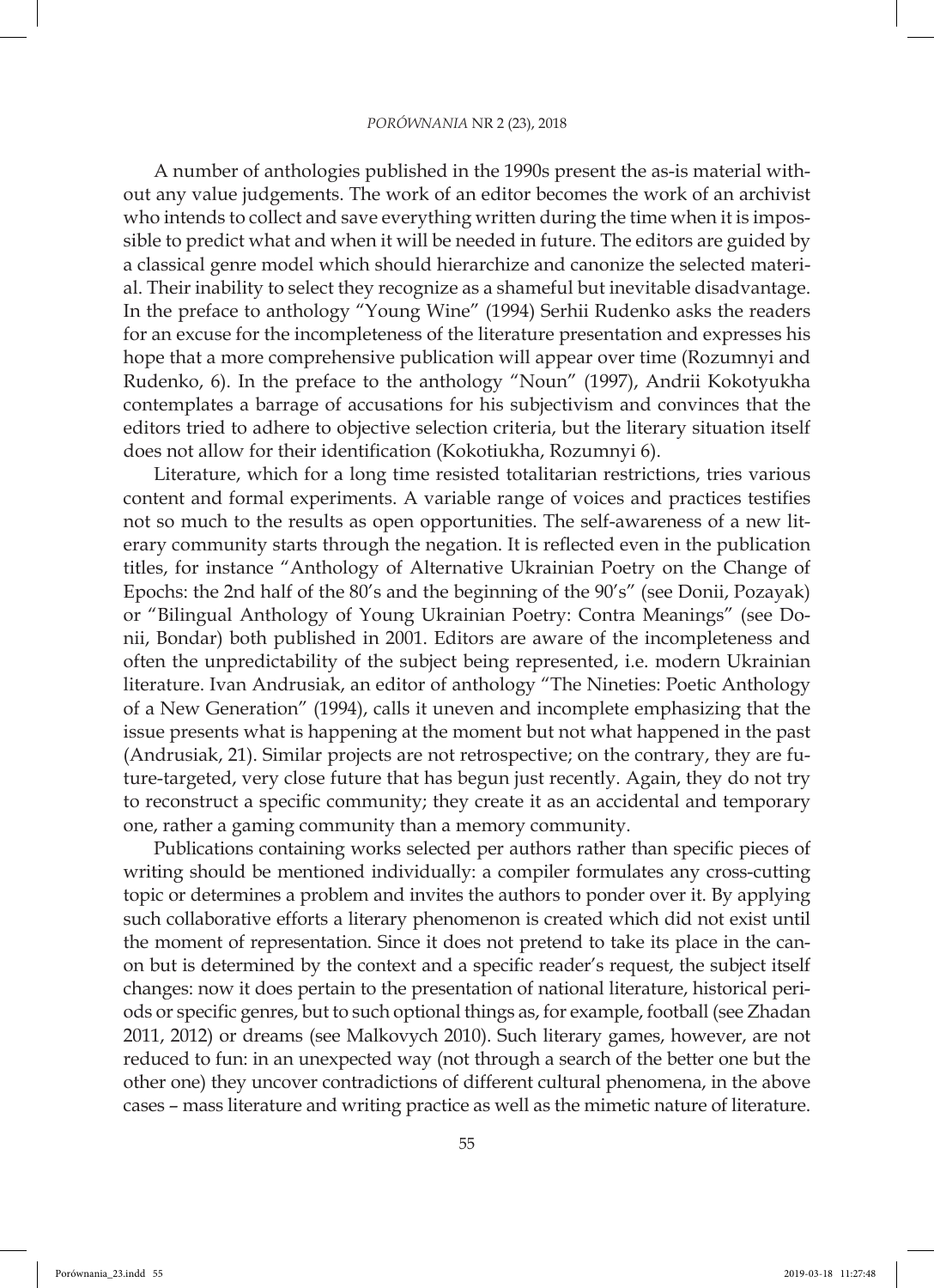**Private collection: author as an individual.** At the beginning of the 21st century, after experiencing denial, experimentation and marginalization, the anthological form returns back to renewing its original function, i.e. sampling the best of what was written and read. An editor takes the role of a professional reader. He shares his reading experience hoping to give it the status of a shared cultural space, where actual meanings and values are formed. The necessity to establish a new representation of modern literature as a self-articulation of the cultural community stimulates the above process.

The model of authorship as a subjective self-expression was discussed for the first time in an anthology of "the new Ukrainian poetry" under the title "Eighties" (generation of eighties) edited by Ihor Rymaruk and published in Edmonton in 1990 (see Rymaruk). It offers an alternative not only to the Soviet canon, but also to the anti-Soviet ideologically-oriented literature treated as a "service to society". The essayist and poet, Mykola Riabchuk, begins his preface with Natalka Bilotserkivets's poem "We will die not in Paris…" which problematizes the status of the author in the Ukrainian context: Paris symbolizes "not geography and politics, but culture, a system of convention symbols", "a capital of arts" (Rymaruk, xi). Considering "the aesthetic position" as "desirable but unacceptable luxury" (Rymaruk, xiv) Riabchuk, however, recognizes it as a norm and a dream of the "new" Ukrainian literature seeking its own identity. The very term "identity" appears in a text in English as borrowed, but not yet fully internalized by the Ukrainian literary vocabulary.

Another project which balances between the social and aesthetic understanding of the notion of "a writer" is the anthology "Flowers in a Dark Room" by Volodymyr Danylenko which presents "the brightest samples of the Ukrainian short story over the past fifteen years» (see Danylenko 1997b). Like the previous one, this edition offers a new version of contemporary Ukrainian literary canon as an alternative to socialist realism. It is noteworthy that the compiler attributes the emergence of a new style not to a new (post-Soviet) era, but to a new type of author, which has been formed back in the 1960s. However, he focuses mainly on installing a common theme and the idea of a new generation, and defines "the critique of society" as "the most significant leitmotif" of the entire generation (Danylenko 1997b: 10). And yet "Flowers in a Dark Room" and following publications in this book series gradually shift the attention from ideology to poetics (see Danylenko 1997a; 1997c).

Rymaruk and Danylenko define literature as represented by their anthological editions as "new", which means that they avoid more definite and unifying features. The same adjective is also used in the subtitle of the anthology "From Three Worlds" edited by Ed Hogan (see Hogan). Solomea Pavlychko in her preface to this bilingual collection articulates "two things" that are common to writers of different generations, social background and poetical manner: "All had stories to tell and, for the first time, all had the chance to compete for an audience" (Hogan 12). Among the most important issues of contemporary literature, she highlights the question of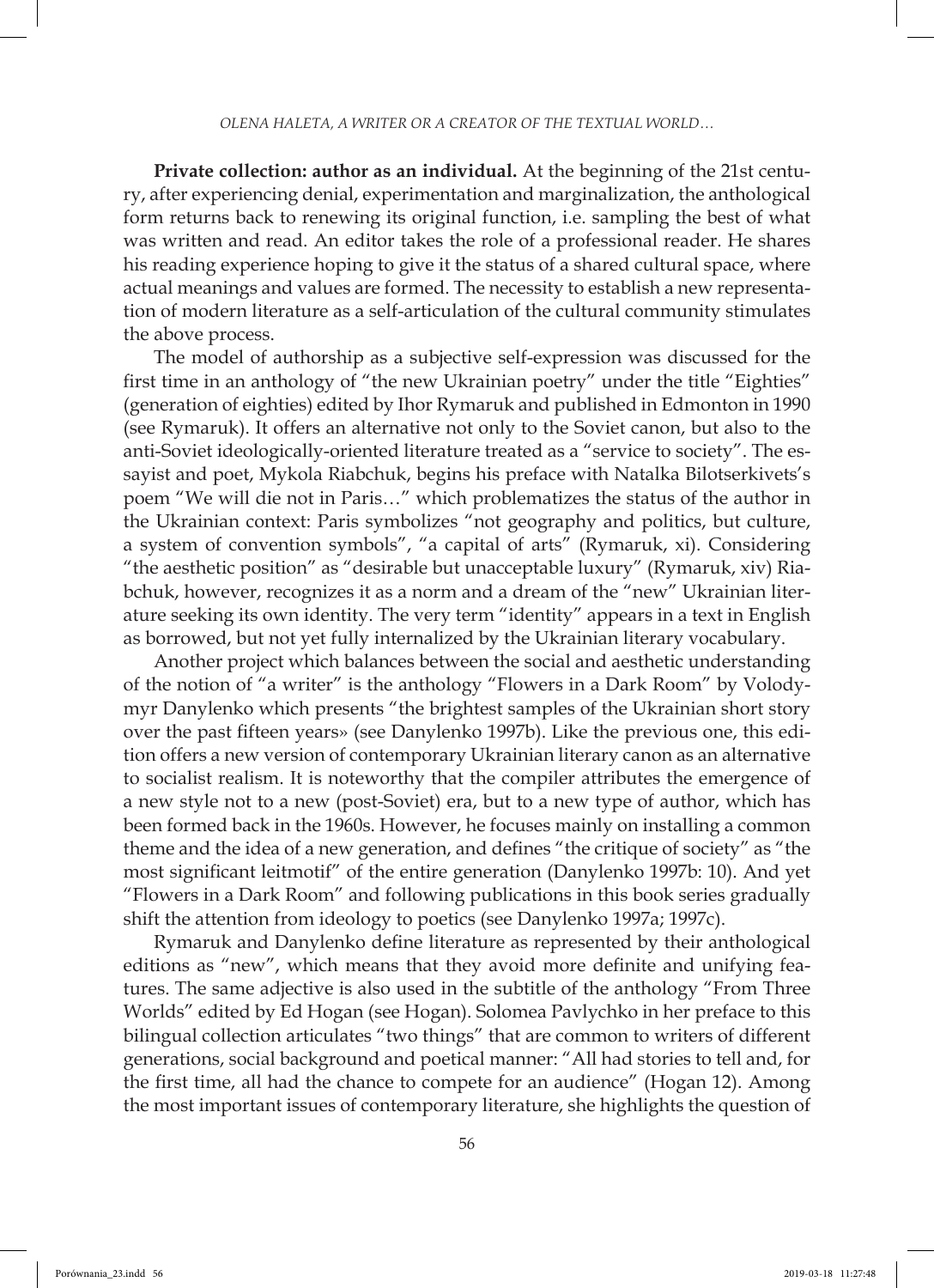the status and role of the writer: "What was "my" role as a Ukrainian writer to be in a new society?" (Hogan, 13)

The selection of such literary collections at the beginning of the 21st century, unlike totalitarian or even anti-totalitarian projects of the 20th century, is performed without considering external ideological demands. Instead, the principle of a personal fancy becomes the basic one. An editor forms a selection stipulating his own offer and emphasizing its subjective nature. It is not a mere coincidence that Vasyl Gabor calls his anthology of selected Ukrainian prose and essays of the end of the 20th century "Private Collection" (see Gabor 2002). The principle of individualization acquires here the ultimate embodiment: the main factor of selection is the individual taste which manifests itself through emotional influence: "to this book were selected works that I love" (Gabor 2002: 7). Literature thus appears as a reading of individual authors in accordance with individual reader's tastes. After publishing a solid volume containing the works of 40 authors in 2002, the editor takes on new projects transforming the original idea of the publication into the idea of a series. Following anthologies show how the reader's interest develops in directions that have continually been beyond the scope of attention. Gender sensitivity leads to the creation of the anthology of Ukrainian "female" prose and essays of the second half of the 20th – beginning of the 21st century under the title "Unknown" (see Gabor 2005), searches for the urban tradition result in the anthology of the youngest Lviv literary bohème of the 30s of the 20th century "Twelve" (see Gabor 2006), etc. The editor views his publications as a collection of observations and finds, points to the passionate and intuitive nature of his selection.

Anthologies of the above type view the literature not from the objective intellectual distance, but from the perspective of private relations. It is not just a matter of personal acquaintance with the majority of writers whose works are included into the publication. The idea of the 20th century Ukrainian scope is formed as a result of private reading, personal acquaintance with works, which for one reason or another were removed from the canon, censored or squeezed in frameworks of ideological interpretations. They return "in real time" mode following personal re-reading, and the subjectivity of collections turns from the drawback into the virtue. No wonder that in almost all anthologies representing Ukrainian literature of the last hundred years there appear some names still unknown to the readership.

An example of such an open project and flexible canon-formation is, in particular, "Anthology of Ukrainian Literature of the Twentieth Century" edited by Ivan Malkovych. If Vasyl Gabor continues his project by publishing new anthologies, Malkovych re-publishes the same anthology expanding its content. Its first edition appeared in 2016, the second one subtitled "From Tychyna to Zhadan", in 2017. Moreover, the author applies an unconventional manoeuvre. Below the content presenting the works per authors' collections he lists authors whose works he wanted, but could not include in the anthology remarking: "The authors whose poems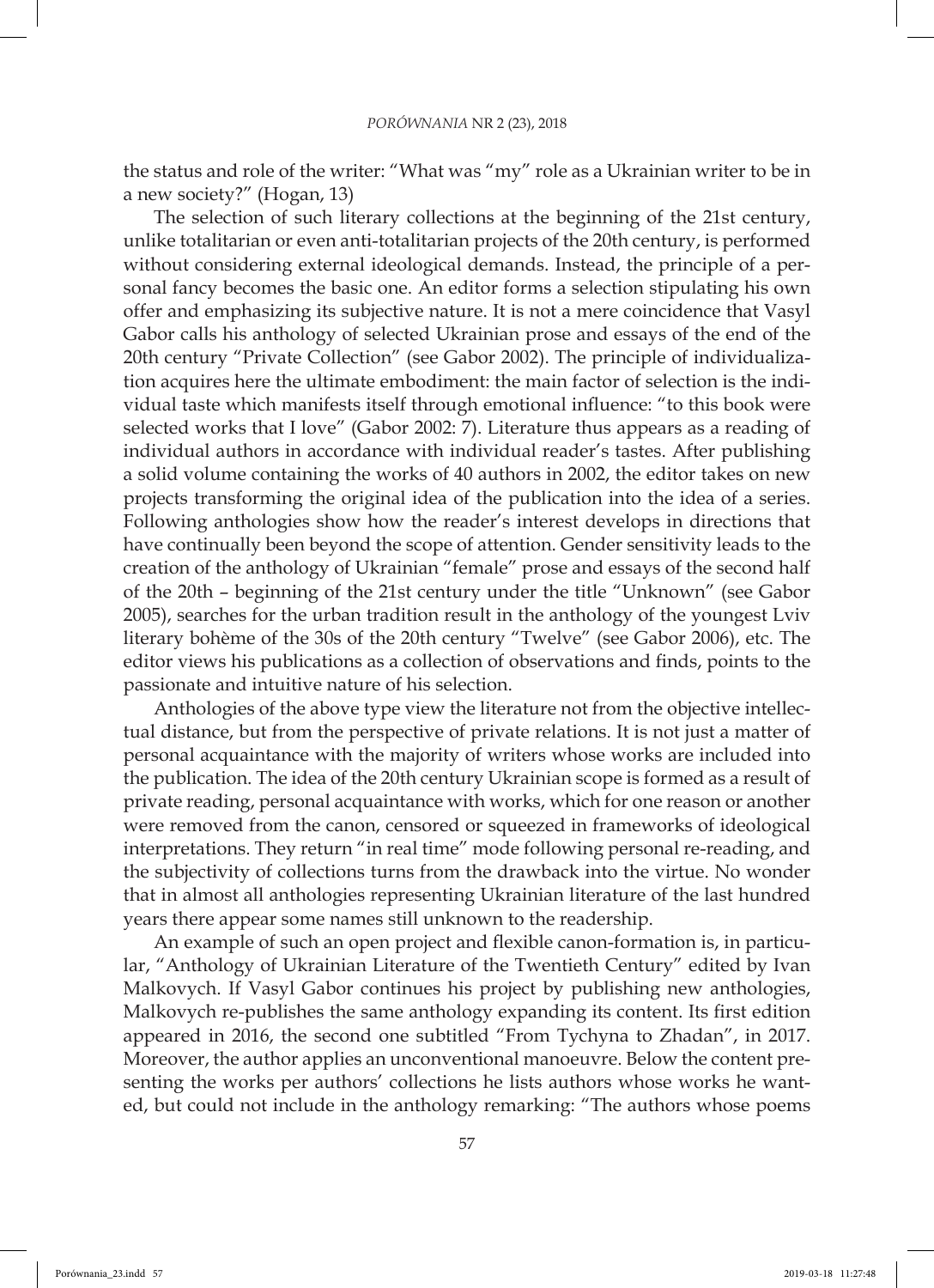were selected for this Anthology, but they have still remained in the manuscript as printers limited the book to 2 thousand pages" (Malkovych 2017: 14-15). With such an unprecedented gesture, the author points out more than a hundred names that could be included in future literary collections. Therefore, literature is viewed as a hierarchical, but at the same time, a versatile system capable of generating new and original representative collections.

**Social gesture: author as a public intellectual.** The remaining two models, emphasizing the projective and dialogic nature of anthologies, become a prerequisite for the emergence of another type of publication which serves as a kind of social gesture highlighting topical problems and initiates, if not the discussion, at least their articulation. In Ukrainian literature they appeared during the last decade, e.g. "Solomon's Red Star" (2012) edited by Les Beley (see Beley) or "Mum on Skype" (2013) edited by Marjana Savka and Katya Brunner (see Savka, Brunner). The former is an attempt to textualise Ukraine as a space divided into separate regions, a rethinking of the Soviet administrative division from the 21st century perspective. In the latter, the problem of labour migration is discussed since it leads to the separation of families and eventually turns into a general social problem rooted in isolated instances.

Such publications are based on the author authority, not the text. The response to the invitation of an editor who initiates such project means an agreement for the own presence and involvement in the discussion of socially important issues. Sometimes such form of a collective narrative becomes the only one possible, especially when personal testimonies are fragmentary and partial. An example of such anthologies is numerous publications appeared in Ukraine in 2014 immediately after the Revolution of Dignity. Some authors record in their works the depth of emotional injury upon experiencing not only the rise but also the trauma received due to the collectively experienced brutal force. In particular, this is manifested in the inability of a language to convey the essence of ongoing events. Then, anthologies become a culture forming mechanism enabling the emergence of discourse – as "EuroMaidan: Chronicle of Feelings", "EuroMaidan: Lyrical Chronicle" and "Euro-Maidan: Chronicle in Short Stories" (see Karpiuk 2014a; 2014b; 2014c).

The lack of artistic speech and its inability to influence the reality during the Maidan generate anthological projects where the margin between artistic and non-artistic expression is uncertain. Posts from social networks, opinions and other forms of narrative marking an author as the subject ready to testify, go hand in hand in the publications – as in the "Chronicle of Witnesses: Nine Months of Ukrainian Resistance" (see Teren). Given that not only the previous idea of literature collapses, but also the general vision of a human (due to unlawful violence), literature has to be invented again by restoring the ability of a language to denote the reality, to establish links between words and things. Not only the author's but also the reader's community designed via such publications is determined primarily by common values and meanings. "Majdan! Ukraine, Europa" (2014) in German (see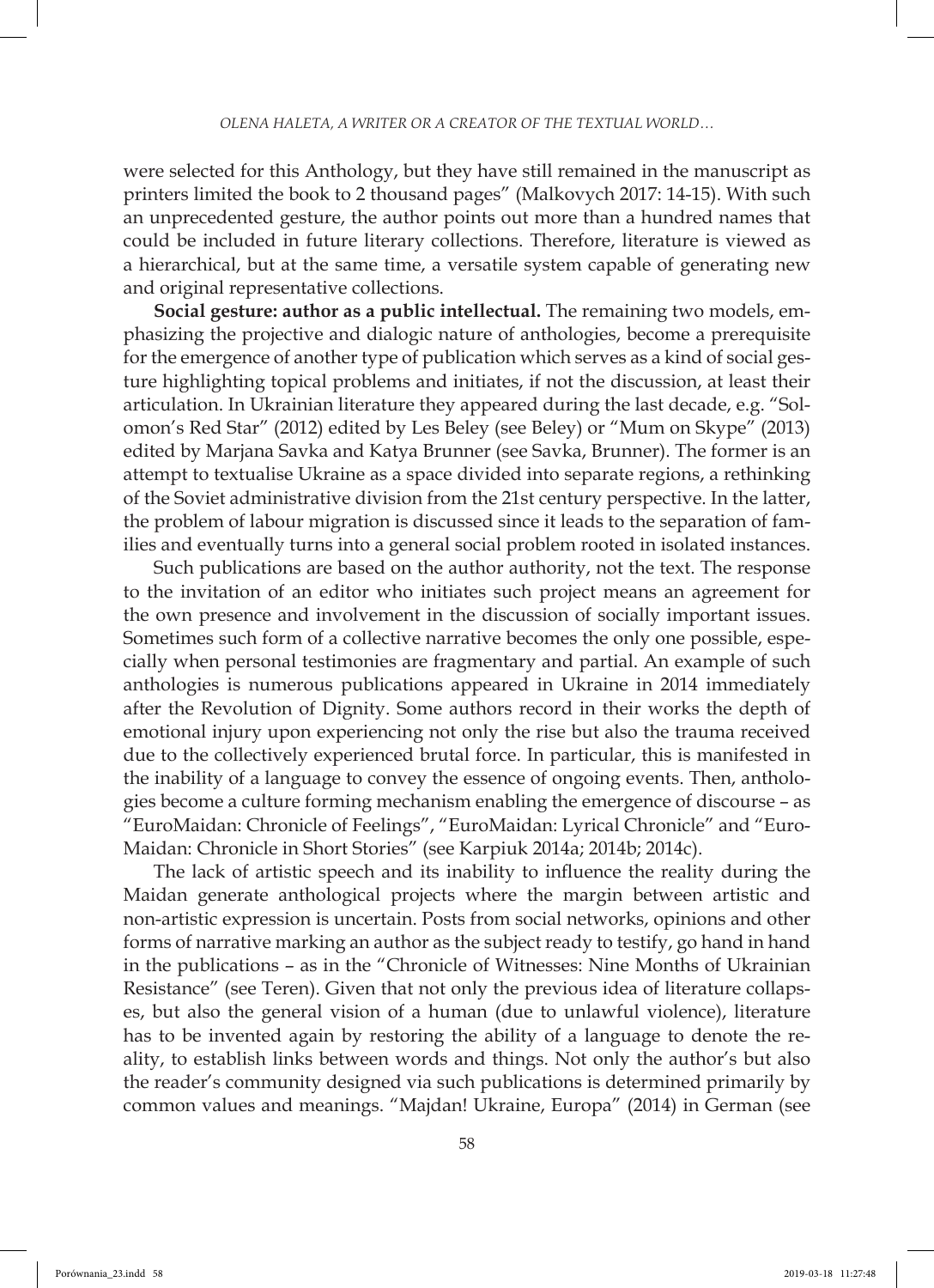Dathe, Rostek) contains literary and journalistic essays (genre marked by the highest degree of set author's presence) of Ukrainian and non-Ukrainian authors; poetic anthology "Wschód – Zachód: Wiersze z Ukrainy i dla Ukrainy" (2014) in Polish (see Kamińska) features the poetry of Ukrainian and Polish authors; poetic anthology "Letters from Ukraine" (2016) in Polish and English (see Semenchuk) combines works originally written by Ukrainian and Russian speaking authors from Ukraine, and "Words for War: New Poems from Ukraine" in English (see Maksymchuk, Rosochinsky) also contains works by Ukrainian authors from outside Ukraine and a small dictionary related to the war experience.

The ability of literature to testify, that is, to denote without employing finite definitions in difficult situations require a detailed and in-depth discussion and is now the basis for new anthology projects aimed at debating acute social problems. One of them is "Against Violence", a collection published in 2017 (see Denysenko). Omitting the first three letters from each word written in the Ukrainian title, shows a new title, i.e. "Pro(ty) Nas(ylstva)" ("About us"). The collection contains violence-themed works by 10 authors. However, they do not stop but rather inspire a conversation: each of them is commented by a professional psychologist, the entire selection is commented by lawyers and proved with texts of legal documents. The publication warns against direct use for solving specific legal problems, but through the power of individual voices and collective sounding it begins a conversation, i.e, it promotes the emergence of a new discourse.

In general, anthology as a genre originated in the 19th century within the context of the national literary traditions formation and establishment of canons remained relevant in Ukrainian literature over the next two centuries, but varied depending on cultural circumstances, readers' queries and a general concept of the literature. Keeping memory in its original role, each new type of anthology project neither denies nor pushes out, but rather complements the classical model. Various practices, editorial strategies and publishing approaches reflect and simultaneously design various types of literary mythology in the centre of which rests the figure of an author as a creator of the textual world.

## **REFERENCES**

- Andrusiak Ivan, ed. *Deviadesiatnyky: poetychna antolohia novoho pokolinnia*. Pereval, 1994. № 1.
- *Antolohia ruska: zbirnyk naiznamenytshykh tvoriv ruskykh poetiv*. Lviv: Vydannia tovarystva akademichnoho "Druzhnii lykhviar", 1881.
- Assmann Aleida, Gomille Monika, Rippl Gabriele, hrsg. *Sammler Bibliophile Exzentriker*. Tuebingen: Narr Verlag, 1998.

Adelheim Yevhen, ed. *Ukrainska radianska poezia: antolohia*. Kyiv: Derzhavne vydavnyctvo khudozhnioi literatury, 1948.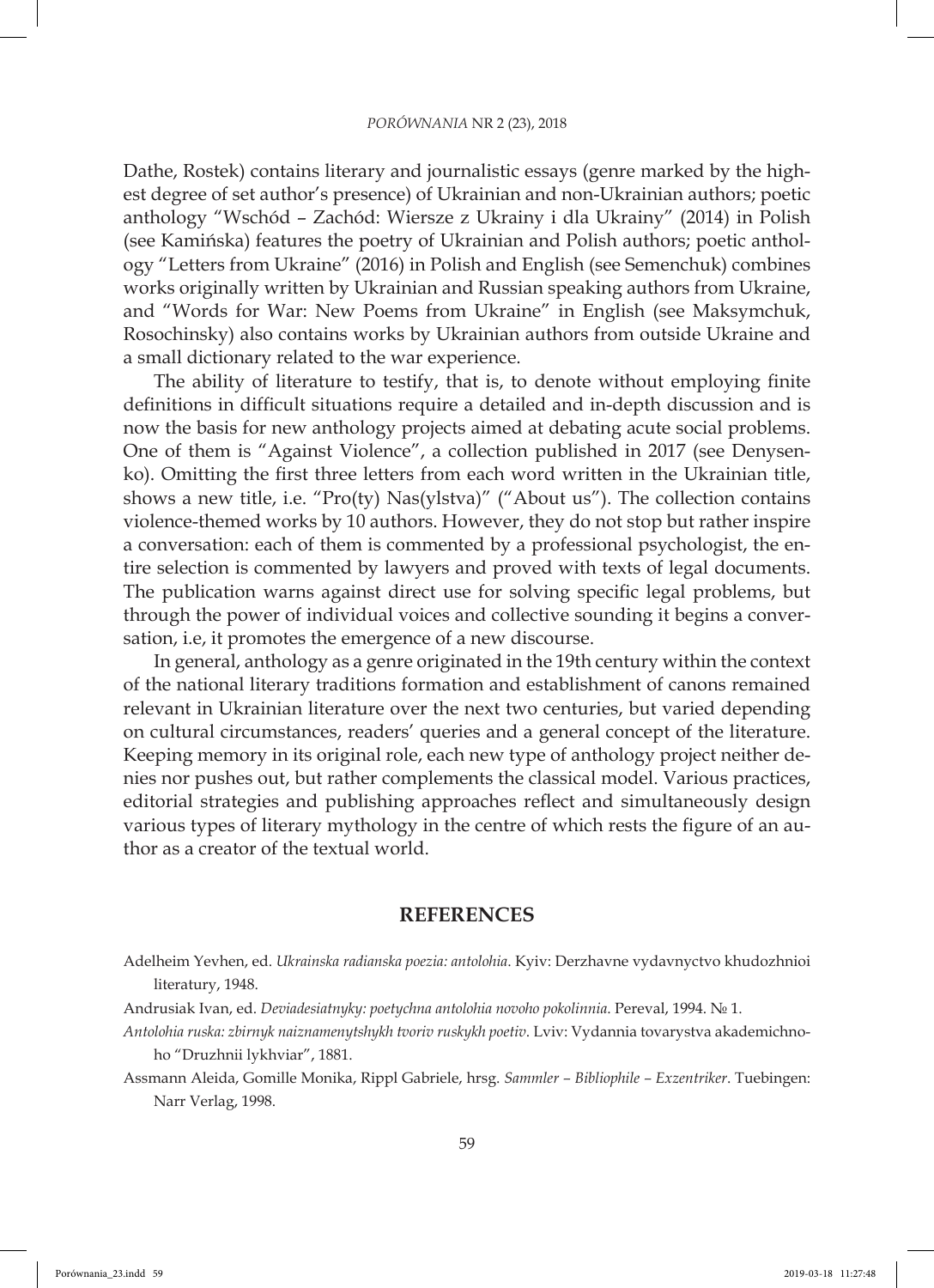*Olena Haleta, A WRITER OR A CREATOR OF THE TEXTUAL WORLD…*

- Atamaniuk Vasyl, Pluzhnyk Yevhen, Yakubovskyi Feliks, eds. *Antolohia ukrainskoi poezii: v 3-kh tomakh*. Kyiv: Knyhospilka, 1930-1931.
- Baudrillard Jean. *The System of Objects*. London: Verso, 1996.
- Belei Les, ed. *Solomonova Chervona Zirka*. Kyiv: Tempora, 2012.
- Benedict, Barbara M. *Making the Modern Reader: Cultural Mediation in Early Modern Literary Anthologies.*  Princeton: Princeton UP, 1996.
- Benjamin, Walter. "Eduard Fuchs: Collector and Historian". *The Essential Frankfurt School Reader.* Ed. Arato A., Gebhardt E., New York: Continuum, 1982. P. 225-253.
- Bondar Andrii, Donii Tetiana, eds. *Dvomovna antolohia molodoi ukrainskoi poezii: protyznachennia*. Lviv: Kalvaria, 2001.
- Boychuk Bohdan, Rubchak Bohdan, eds. *Koordynaty: antolohia suchasnoi ukrainskoi poezii na Zakhodi: u 2 tomakh*. Munchen: Suchasnist, 1969.
- Boychuk Bohdan, ed. *Poza tradycii: antolohia ukrainskoi modernoi poezii v diaspori*. Kyiv, Toronto, Edmonton, Ottawa: CIUS, 1998.
- Danylenko Volodymyr, ed. *Vecheria na dvanadtsiat personzhytomyrska prozova shkola*. Kyiv: Geneza, 1997a.
- Danylenko Volodymyr, ed. *Kvity v temnii kimnati: suchasna ukrainska novela*. Kyiv: Geneza, 1997b.
- Danylenko Volodymyr, ed. *Opudalo: ukrainska prozova satyra, humor, ironia 80-90-ch rokiv dvadciatoho stolittia*. Kyiv: Geneza, 1997c.
- Dathe Claudia, Rostek Andreas, hrsg. *Majdan! Ukraine, Europa*. Berlin: edition.fotoTAPETA\_Flugschrift, 2014.
- Clifford James. *Kłopoty z kulturą: dwudziestowieczna etnografia, literatura i sztuka.* Warszawa: KR, 2000.
- Denysenko Larysa, ed. *Proty nasylstva*. Kyiv: VAITE, 2016.
- Di Leo, Jeffrey R. *On Anthologies: Politics and Pedagogy*. Lincoln: University of Nebraska Press, 2004.
- Domanytskyi Vasyl, Yefremov Serhii, eds. *Vik (1799 1898): volume 1, 2*. Kyiv: Drukarnia S. V. Kulizhenko, 1900; Kyiv: Drukarnia P. Barskoho, 1902.
- Donii Tetiana, Pozaiak Yurko, eds. *Antolohia alternatyvnoi ukrainskoi poezii zminy epokh: druha polovyna 80-kh – pochatok 90-kh rokiv*. Kharkiv: Maidan, 2001.
- Elsner John, Cardinal Roger, eds. *The Cultures of Collecting*. London: Reaction Books, 1994.
- Essmann, Helga. *Übersetzungsanthologien: eine Typologie und eine Untersuchung am Beispiel der amerikanischen Versdichtung in deutschsprachigen Anthologien, 1920-1960*. Frankfurt am Main, Berlin, Bern, New York, Paris, Wien: Peter Lang, 1992.

Ferry, Anne. *Tradition and the Individual Poem: an Inquiry into Anthologies*. Stanford: Stanford UP, 2001.

- Franko Ivan, ed. *Akordy: antolohia ukrainskoi liryky vid smerty Shevchenka*. Lviv: Nakladom Ukrainsko-Ruskoi Vydavnychoi Spilky, 1903.
- Gabor Vasyl, ed. *Dvanadciatka. Naimolodsha lvivska literaturna bohema 30-ch rokiv XX stolittia: antolohia urbanistychnoi prozy*. Lviv: Piramida, 2006.
- Gabor, Vasyl, ed. *Neznaioma: antolohia ukrainskoi "zhinochoi" prozy ta eseistyky druhoi pol. XX poch. XXI stolittia*. Lviv: Piramida, 2005.
- Gabor Vasyl, ed. *Pryvatna kolekcia: vybrana ukrainska proza ta eseistyka kincia XX stolittia.* Lviv: Piramida, 2002.
- Genette, Gérard. "Palimpsesty". *Teoria literatury i metodologia badań literackich*. Red. Ulicka D., Warszawa: Uniwersytet Warszawski, Wydawnictwo Dydaktyczne Wydziału Polonistyki, 1999. S. 107-154.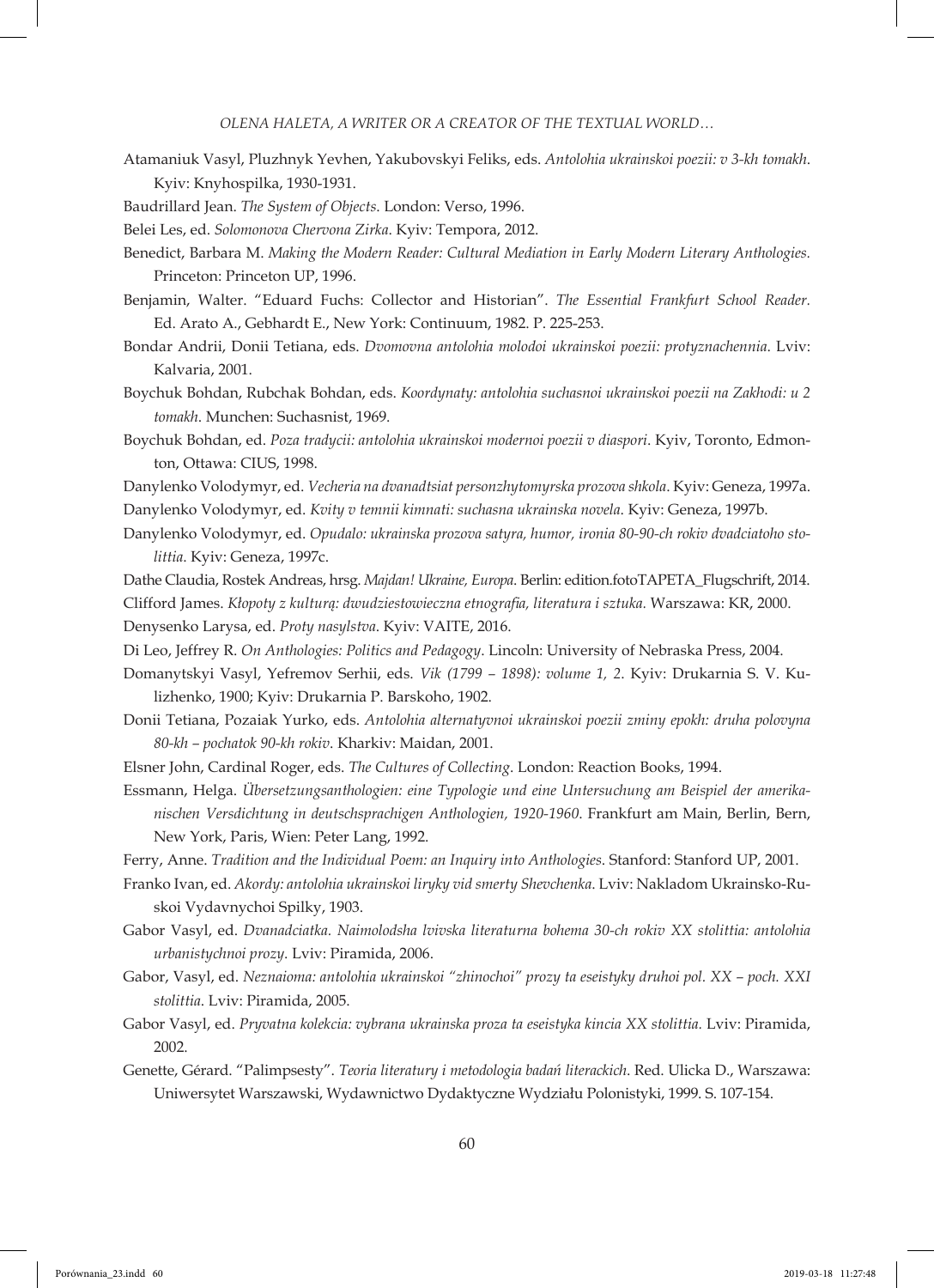- Germano, William P. *Getting It Published: a Guide for Scholars and Anyone Else Serious about Serious Books*. Chicago: University of Chicago Press, 2008.
- Goethe, Johann Wolfgang von. "Kolekcjoner i inni". *Wybór pism estetycznych*. Namowicz T., red. Warszawa: Państwowe Wydawnictwo Naukowe, 1981. S. 181-204.
- Grijp, Paul van der. *Passion and Profit: toward an Anthropology of Collecting*. Münster, Berlin, Hamburg, London, Wien: Lit, 2006.
- Groys, Boris. "Logik der Sammlung". *Logik der Sammlung: am Ende des musealen Zeitalters*. München, Wien: Carl Habser Verlag, 1997a. S. 25-45.
- Groys, Boris. "Sammeln und gesammeln warden". *Logik der Sammlung: am Ende des musealen Zeitalters.*  München, Wien: Carl Habser Verlag, 1997b. S. 46-62.
- Haleta, Olena. *Vid antolohii do ontolohii: antolohia iak sposib reprezentacii ukrainskoi literatury kincia XIX pochatku XXI stolittia*. Kyiv: Smoloskyp, 2015.
- Hogan Ed, ed. *From Three Worlds: New Ukrainian Writing*. Boston: Zephyr Press, 1996.
- Hrebinka Yevhen, ed. *Lastivka: sochinenia na malorossiiskom yazykie*. Saint Petersburg: Izdatelstvo knigoprodavca Vasilia Poliakova, 1841.
- Iampolski, Mikhail. *Nabliudatel: ocherki istorii videnia*. Moscow: Ad Marginem, 2000.
- Kamińska Aneta, wybór i przekł. *Wschód Zachód: wiersze z Ukrainy i dla Ukrainy*. Bydgoszcz: Pobocza Peryferii, Miejskie Centrum Kultury, 2014.
- Karpiuk Vasyl, ed. *Euromaidan: khronika v novelakh*. Brusturiv: Dyskursus, 2014a.
- Karpiuk Vasyl, ed. *Euromaidan: khronika vidchuttiv*. Brusturiv: Dyskursus, 2014b.
- Karpiuk Vasyl, ed. *Euromaidan: lirychna khronika*. Brusturiv: Dyskursus, 2014c.
- Kokotiukha Andrii, Rozumnyi Maksym, eds. *Imennyk: antolohiia devianostykh*. Kyiv: Smoloskyp, 1997.
- Korte Barbara. "Flowers for the Picking: Anthologies of Poetry in (British) Literary and Cultural Studies". *Anthologies of British Poetry: Critical Perspectives from Literary and Cultural Studies*. Ed. Korte R., Schneider R., Lethbridge S., Amsterdam, Atlanta: Rodopi, 2000. P. 1-32.
- Kovalenko, Oleksa, ed. *Ukrainska Muza: poetychna antolohia od pochatku do nashykh dniv*. Kyiv: Vik, 1908. Is. 1-12.
- Kravtsiv Bohdan, ed. *Obirvani struny: antolohia poezii poliahlykh, zamuchenykh, rozstrilianykh i zaslanykh 1920-1945*. New York: Naukove tovarystvo im. T. Shevchenka v Kanadi, 1955.
- Łapiński Zdzisław, Tomasik Wojciech, red. *Słownik realizmu socjalistycznego*. Kraków: Universitas, 2004.
- Lavrinenko Yuri, ed. *Rozstriliane Vidrodzhennia: antolohia 1917-1933: poezia proza drama esei*. Paris: Instytut Literacki, 1959.
- Lévi-Strauss, Claude. *The Savage Mind*. London: Weidenfeld and Nicolson, 1966.
- Maksymchuk Oksana, Rosochinsky Max, eds. *Words for War: New Poems from Ukraine*. Boston: Academic Studies Press, 2017.
- Malkovych Ivan, ed. *Antolohia ukrainskoi literatury XX stolittia: vid Tychyny do Zhadana*. Kyiv: A-ba-ba- -ha-la-ma-ha, 2017.
- Malkovych Taras, ed. *Snovydy: sny ukrainskykh pysmennykiv*. Kyiv: A-ba-ba-ha-la-ma-ha, 2010.
- Muensterberger, Werner. *Collecting: an Unruly Passion*. Princeton, New Jersey: Princeton University Press, 1994.